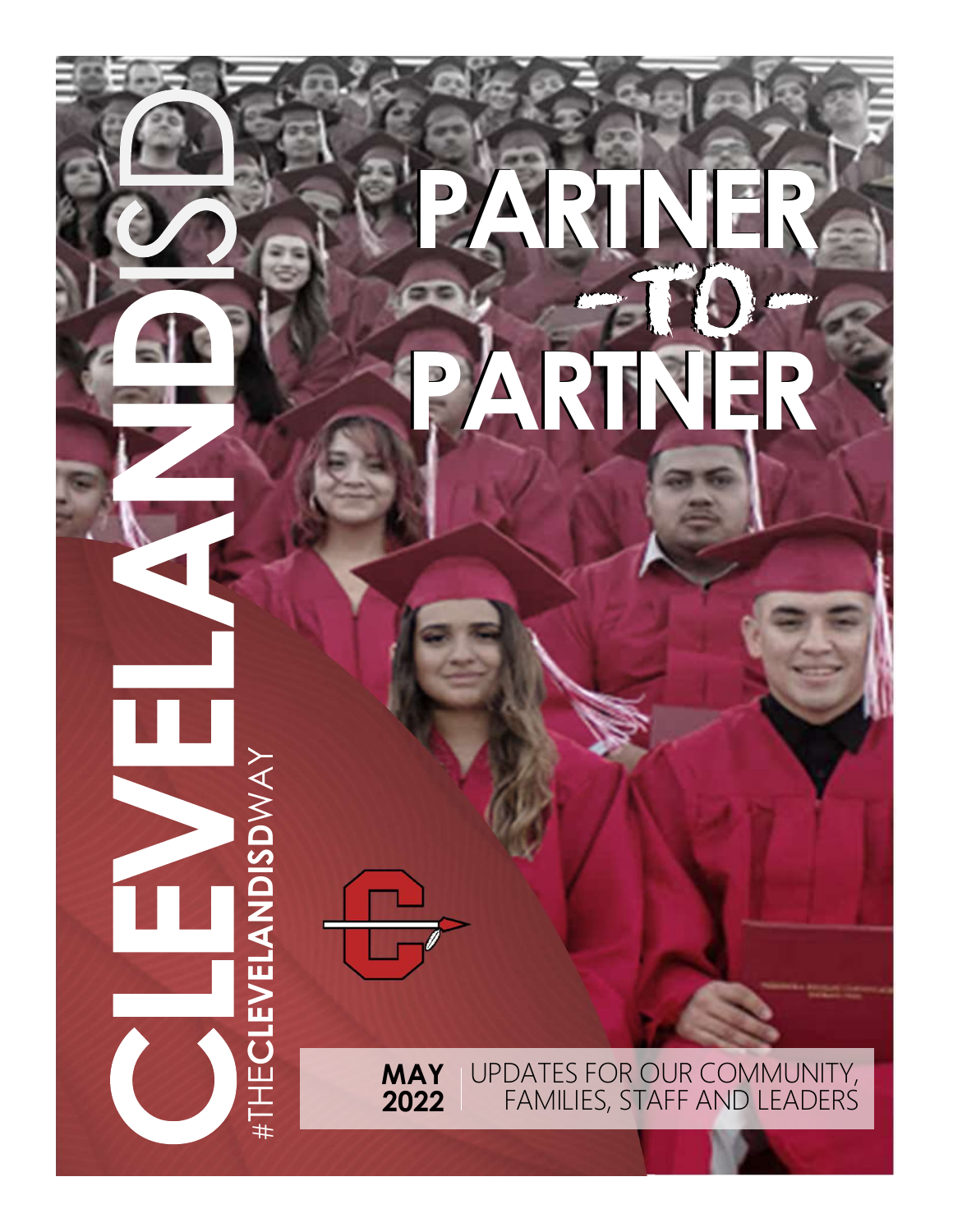## PARTNER to PARTNER CLEVELAND ISD

## MAY 2022 VOLUME 1 ISSUE 8

### MESSAGE FROM THE SUPERINTENDENT

#### END OF THE YEAR APPROACHING

The end of the 2021-2022 school year is fast approaching and I am reflecting on all great things that have taken place. While we experienced much change, we have also experienced significant success. And one tool we use to measure success is through the results obtained on the state required STAAR test.

STAAR (State of Texas Assessments of Academic Readiness) testing began at Cleveland High School earlier this week with the administration of the Algebra I and US History exams. On May 10, students in our elementary and middle schools will also begin testing in various grades and subject areas. With few exceptions, all testing is being conducted online using technology rather than the pencil and paper most of us remember growing up. I want to thank our teachers and campus administrators for their hard work to preparing our children for the STAAR assessment..

We are enjoying many celebrations throughout the district as year-end awards ceremonies and banquets are held to recognize students for their academic, athletic, and performing arts accomplishments. This includes our Air Force JROTC students who were just named as finalist at the 2022 U.S. Air Force JROTC Academic Bowl Championship. They are one of just 16 teams world-wide to be invited to the coveted competition.



At the end of May we will honor our campus teachers of the year, campus and department employees of the year, and humanitarians of the year. The district elementary and district secondary teacher of the

year will also be named and those two teachers will represent Cleveland ISD in the Region IV area Teachers of the Year.

The biggest highlight of the year comes May 26 and May 27 when we will hold graduation ceremonies culminating many years of hard work by our students at Douglass Learning Academy and Cleveland High School. I want to congratulate all of our graduates, their parents and families for reaching this important milestone. I join our Board of Trustees, along with the entire school district, in wishing them great success as they move on in their academic endeavors, military service or as they enter the work force. We encourage you, as a community leader, family member or district employee, to attend one or both of these important graduations.

Thank you for your support during the 2021-22 school year. We are blessed to have partners who take such a vested interest in our school district, and we truly appreciate all of your input and support during the 2021-22 school year. I look forward to seeing you out in the community, at graduation, and in our schools.

Sincerely,

Stephen W. McCanless Superintendent of Schools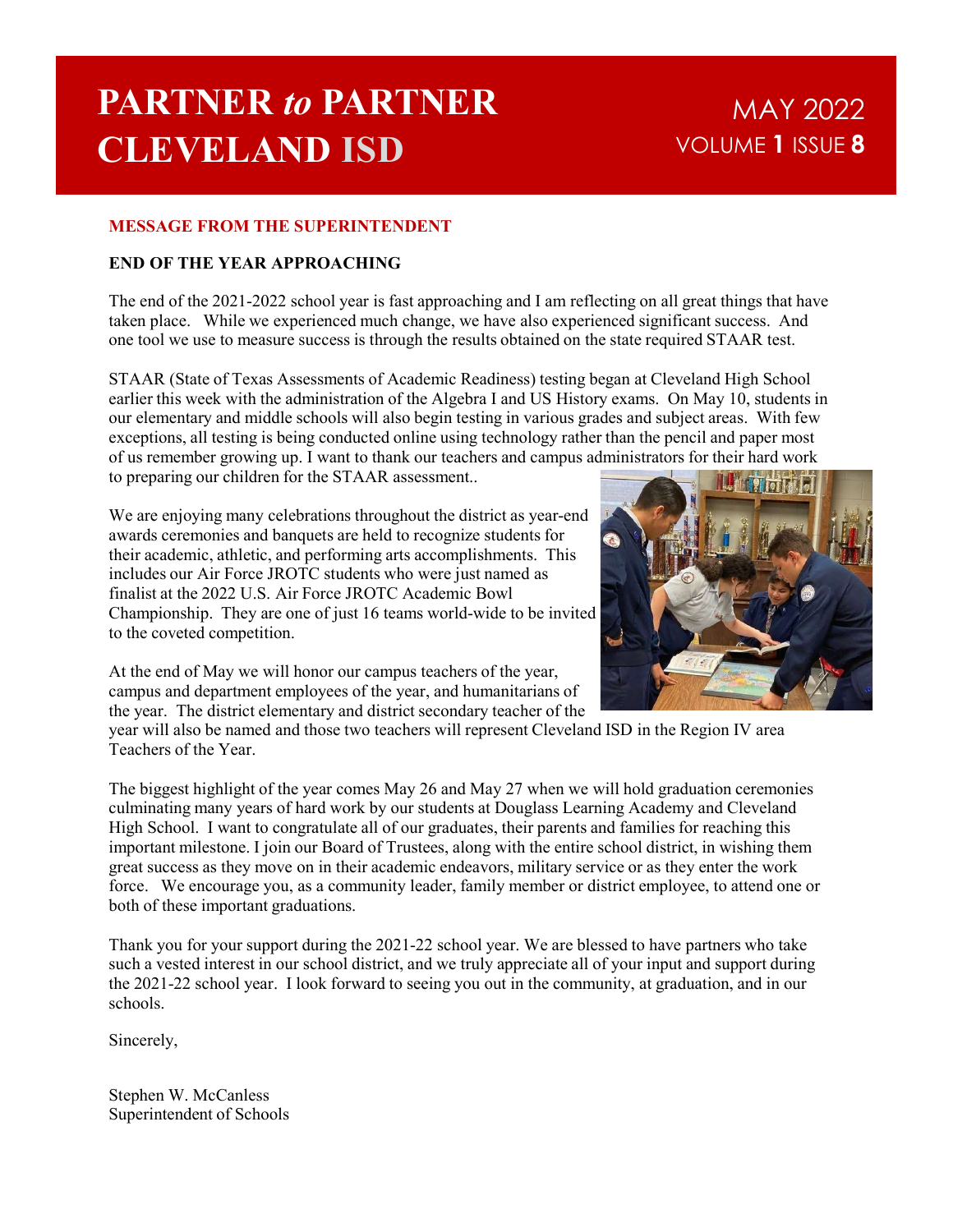## **HIGHLIGHTS**

If you have attended a sporting event, graduation, or ceremony in Cleveland then you have  $\mathbf{O}$ probably seen our Air Force Junior Reserve Officers Training Corps (AFJROTC) in action presenting the American flag or leading the national anthem. While the ceremonial presentation of the flag is impressive, it's just the tip of what the Cleveland ISD Air Force JROTC is all about. What you may not know is that the Cleveland ISD Air Force JROTC was selected as one of the best AFJROTC programs in the world!

The Cleveland ISD team earned top scores out of 582 Air Force JROTC academic teams that competed from around the world and will advance to the national finals. The team is one of only 16 Air Force JROTC teams in the nation to advance to the final competition, which includes an all-expense-paid trip to Washington, DC. This places the Cleveland program in the top 3% of all programs. The 2022 U.S. Air Force JROTC Academic Bowl Championship will be held on the campus of The Catholic University of America, June 24-28, 2022. The event is sponsored by the U.S. Air Force JROTC and is conducted by the College Options Foundation.

## TREACH



Visiting Educators. Teachers in Cleveland ISD will be hosting future teachers from the University of Dubuque (UD) from May 10<sup>th</sup> to May 18th. The students are traveling from Iowa to Cleveland, Texas to learn from our teachers and experience what it is like to teach in a successful, fast growth school district. The future teachers will spend a week observing, teaching,

working, and living side-by-side with teachers at Eastside Elementary School.

Dr. Chad Biermeier, the Head of Teacher Education at The University of Dubuque, visited Cleveland ISD prior to the pandemic. "When Cleveland ISD called me and told me about the great teaching taking place in the district, I knew I had to come see for myself. When I got to Cleveland, I met a dedicated staff, an involved administration, and an outstanding group of teachers. I saw students engaged in the learning and teachers working cooperatively to make sure students were getting great instruction. What is happening in Cleveland ISD is what we want to have happen here in Iowa and throughout the country. That is why we are bringing our future teachers to Texas to learn from your teachers. Hopefully some will stay and become teachers in Cleveland ISD." Stated Dr. Biermeier.

The University of Dubuque is a premier teaching university located in Eastern Iowa. Their program is Nationally accredited and recognized. Participating students were hand selected and were required to cover all their costs to travel to Texas for the week.

### IMPORTANT DATES

THURSDAY May 26, 2022 Last day of school for the 2021-2022 school year

THURSDAY May 26, 2022 Graduation Douglass Learning Academy – Cleveland High School Gym 6:00pm

FRIDAY May 27, 2022 Graduation Cleveland High School – Sam Houston State University 1:00pm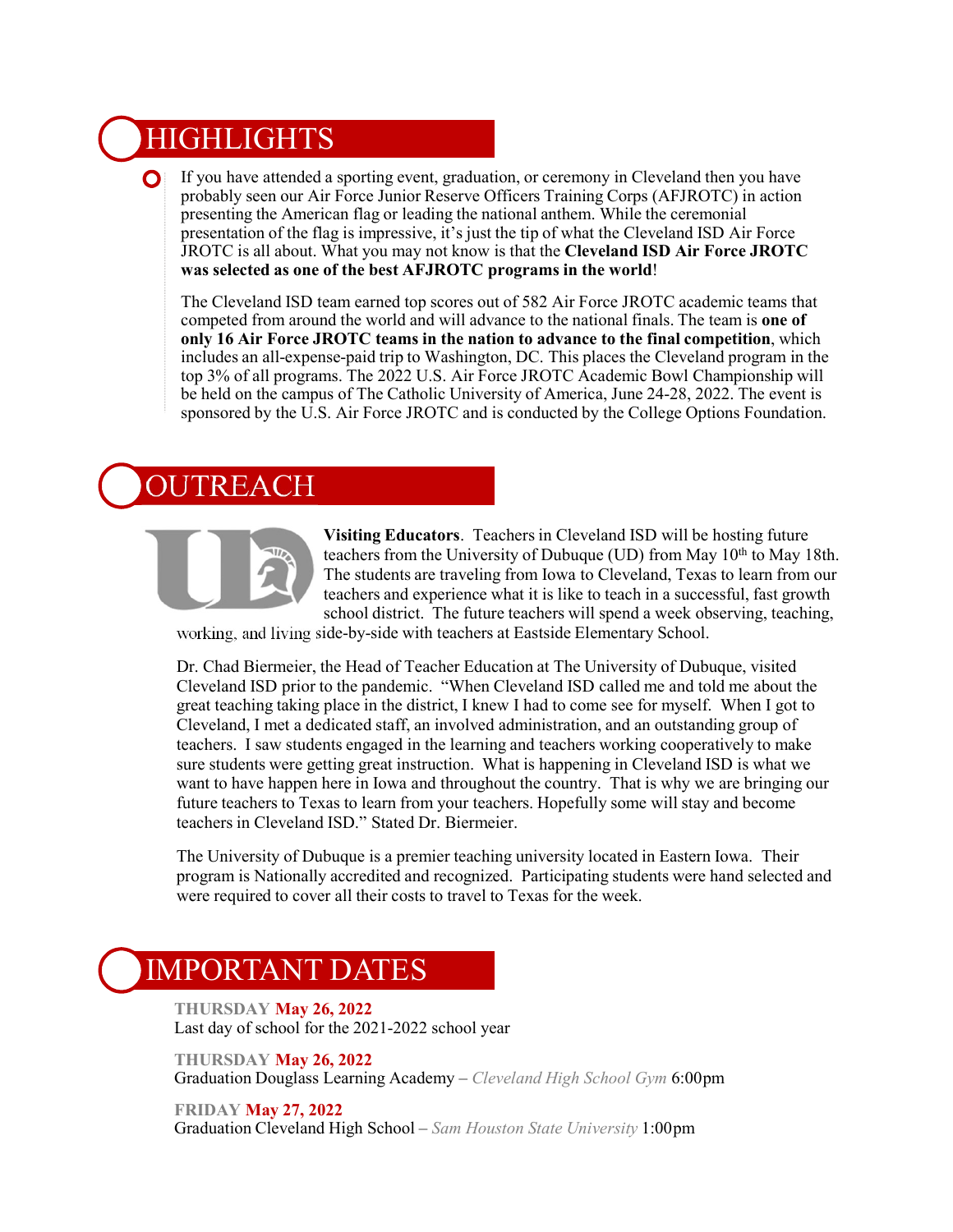## SOCIO a SOCIO CLEVELAND ISD

## PUEDE 2022 VOLUME 1 ISSUE 8

#### MENSAJE DEL SUPERINTENDENTE

#### SE ACERCA FIN DE AÑO

El final del año escolar 2021-2022 se acerca rápidamente y estoy reflexionando sobre todas las cosas maravillosas que han sucedido. Si bien experimentamos muchos cambios, también hemos experimentado un éxito significativo. Y una herramienta que usamos para medir el éxito es a través de los resultados obtenidos en la prueba STAAR requerida por el estado.

Las pruebas STAAR (Evaluaciones de Preparación Académica del Estado de Texas) comenzaron en la Escuela Secundaria de Cleveland a principios de esta semana con la administración de los exámenes de Álgebra I e Historia de los Estados Unidos. El 10 de mayo, los estudiantes de nuestras escuelas primarias y secundarias también comenzarán a tomar exámenes en varios grados y materias. Con pocas excepciones, todas las pruebas se realizan en línea utilizando tecnología en lugar del lápiz y el papel que la mayoría de nosotros recordamos cuando crecimos. Quiero agradecer a nuestros maestros y administradores del campus por su arduo trabajo para preparar a nuestros niños para la evaluación STAAR.



Estamos disfrutando de muchas celebraciones en todo el distrito, ya que se llevan a cabo ceremonias de premiación y banquetes de fin de año para reconocer a los estudiantes por sus logros académicos, atléticos y de artes escénicas. Esto incluye a nuestros estudiantes de JROTC de la Fuerza Aérea que acaban de ser nombrados finalistas en el Campeonato de Tazón Académico JROTC de la Fuerza Aérea de EE. UU. de 2022. Son uno de los 16 equipos en todo el mundo invitados a la codiciada competencia

A fines de mayo, honraremos a los maestros del año de nuestro campus, empleados del año del campus y del departamento, y trabajadores humanitarios del año. El maestro del año de primaria y secundaria del distrito también será nombrado y esos dos maestros representarán a Cleveland ISD en el área de Maestros del Año de la Región IV.

Lo más destacado del año llega el 26 y el 27 de mayo, cuando tendremos ceremonias de graduación que syour of vinces and the statement in the statement and the statement and the statement and the statement and the statement and the statement and the statement and the statement and the statement and the statement and the s Cleveland High School. Quiero felicitar a todos nuestros graduados, sus padres y familias por alcanzar este importante hito. Me uno a nuestra Junta Directiva, junto con todo el distrito escolar, para desearles un gran éxito a medida que avanzan en sus esfuerzos académicos, el servicio militar o cuando ingresan a la fuerza laboral. Lo alentamos, como líder de la comunidad, miembro de la familia o empleado del distrito, a asistir a una o ambas de estas importantes graduaciones.

Gracias por su apoyo durante el año escolar 2021-22. Tenemos la suerte de tener socios que se interesan tanto en nuestro distrito escolar, y realmente apreciamos todos sus aportes y apoyo durante el año escolar 2021-22. Espero verlos en la comunidad, en la graduación y en nuestras escuelas. Sincerely,

Stephen W. McCanless Superintendent of Schools